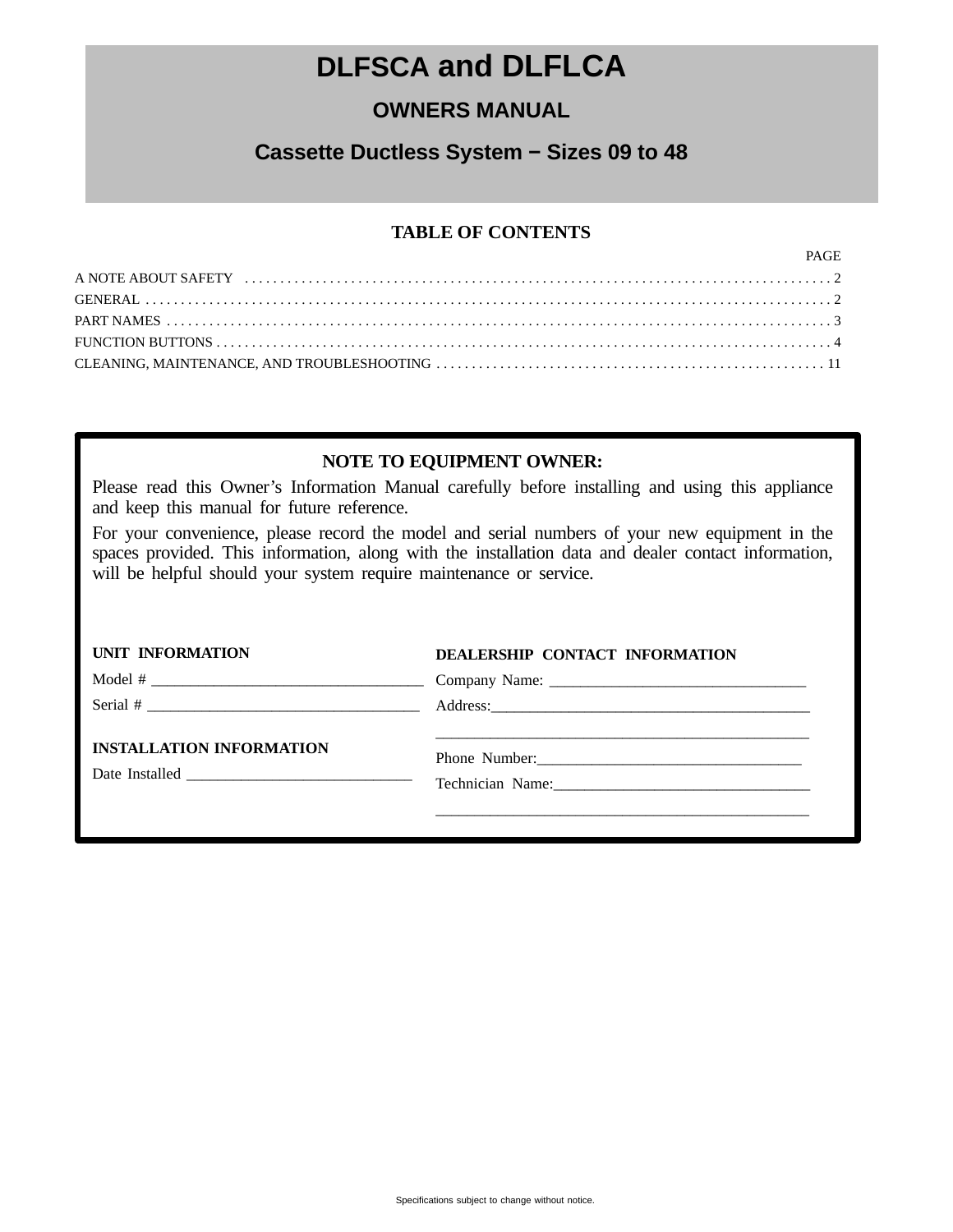## <span id="page-1-0"></span>**A NOTE ABOUT SAFETY**

Any time you see this symbol  $\Delta$  in manuals, instructions and on the unit, be aware of the potential for personal injury. There are three levels of precaution:

**DANGER** identifies the most serious hazards which will result in severe personal injury or death.

**WARNING** signifies hazards that could result in personal injury or death.

**CAUTION** is used to identify unsafe practices which could result in minor personal injury or product and property damage.

**NOTE** is used to highlight suggestions which will result in enhanced installation, reliability, or operation.

## **! WARNING**

#### **PERSONAL INJURY, DEATH AND / OR PROPERTY DAMAGE HAZARD**

Failure to follow this warning could result in personal injury, death or property damage.

Improper installation, adjustment, alteration, service, maintenance, or use can cause explosion, fire, electrical shock, or other conditions which may cause personal injury or

property damage. Consult a qualified installer, service agency, or your distributor or branch for information or assistance. The qualified installer or service agency must use

factory−authorized kits or accessories when modifying this product.

Read and follow all instructions and warnings, including labels shipped with or attached to unit before operating your new air conditioner.

## **GENERAL**

The cassette fan coil unit provides quiet, maximum comfort. In addition to cooling and/or heating, the cassette fan coil unit matched with an outdoor condensing unit filters and dehumidifies the air in the room to provide maximum comfort.

IMPORTANT: The cassette fan coil unit should be installed by authorized personnel only; using approved tubing and accessories. If technical assistance, service or repair is needed, contact the installer. The cassette fan coil unit can be set up and operated from the remote control (provided). **If the remote is misplaced, the system can be operated from the "Auto" setting on the unit.**

#### **Operating Modes**

The cassette fan coil unit has five operating modes:

- $\bullet$ Fan only
- $\bullet$ Auto
- -Heating (heat pump models only)
- $\bullet$ Cooling
- $\bullet$ Dehumidification (DRY)

#### **Fan Only**

In the **FAN ONLY** mode, the system filters and circulates the room air without changing room air temperature.

#### **Auto**

In the **AUTO** mode, the system automatically cools or heats the room according to the user−selected set point.

#### **Heating**

In the **HEATING** mode, the system heats and filters the room air.

#### **Cooling**

In the **COOLING** mode, the system cools, dries and filters the room air.

#### **Dehumidification (DRY)**

In the **DEHUMIDIFICATION** mode, the system dries, filters and slightly cools the room air temperature. This mode prioritizes air dehumidification but it *does not* take the place of a dehumidifier.

#### **Wireless Remote Control**

The remote control transmits commands to set up and operate the system. The control has a window display panel that displays the current system status. The control can be secured to a surface when used with the mounting bracket provided.

#### **Wired Remote Control (Optional)**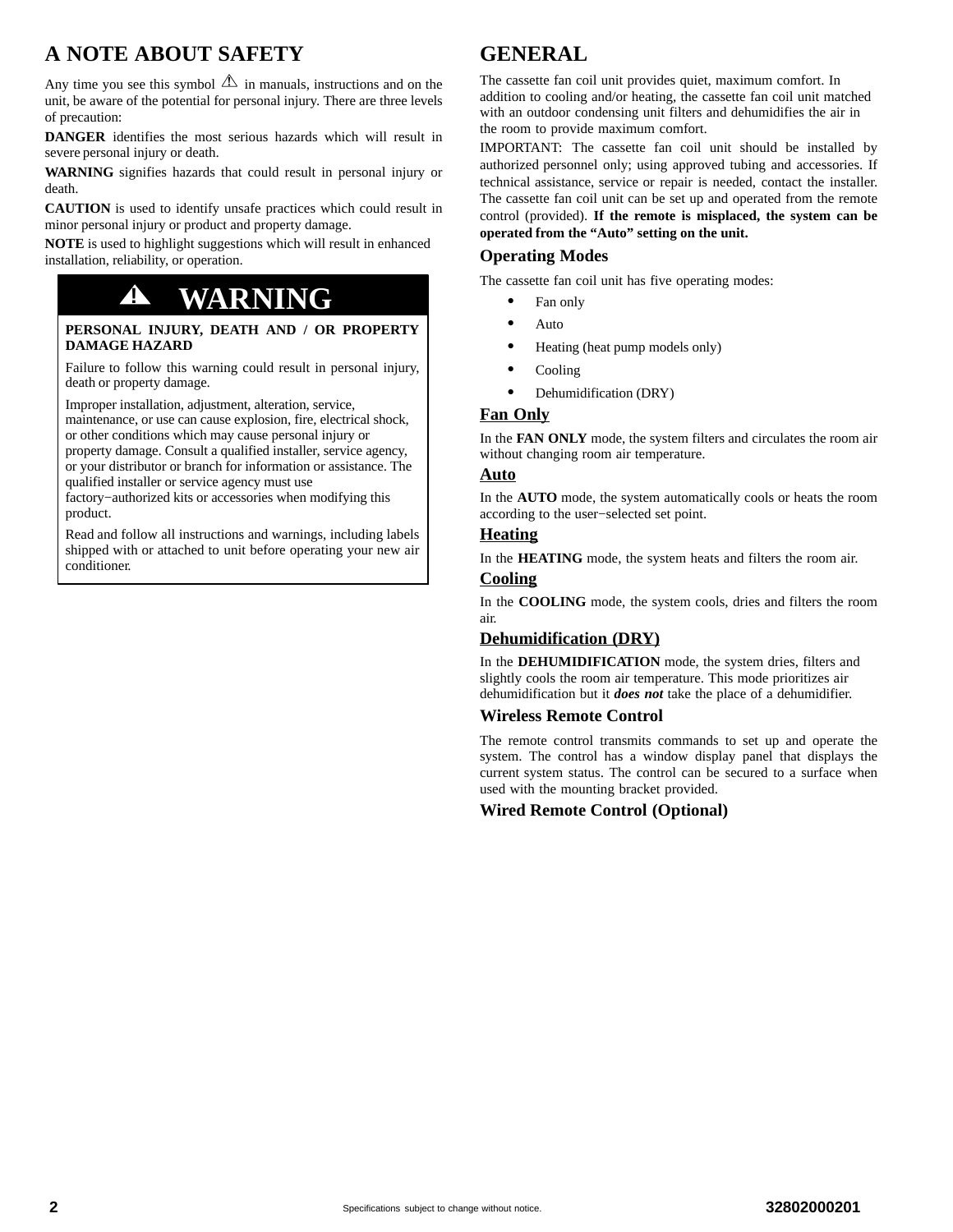## <span id="page-2-0"></span>**PART NAMES**

| Table 1—Parts List |                                                   |  |  |  |
|--------------------|---------------------------------------------------|--|--|--|
| PART NO.           | <b>PART NAME</b>                                  |  |  |  |
|                    | Air flow louver (at air outlet)                   |  |  |  |
| 2                  | Condensate Lift pump                              |  |  |  |
| 3                  | Drain pipe (Field Supplied)                       |  |  |  |
| 4                  | Air outlet                                        |  |  |  |
| 5                  | Air filter (inside grille/ceiling panel)          |  |  |  |
| 6                  | Air inlet                                         |  |  |  |
| 7                  | Grille/Ceiling panel (Required – sold separately) |  |  |  |
| 8                  | Display panel                                     |  |  |  |
| 9                  | Wireless remote controller                        |  |  |  |
| 10                 | Refrigerant pipe (Field Supplied)                 |  |  |  |



**Fig. 1 - Parts List**



#### **SELECTED TEMPERATURE / SELF-DIAGNOSTIC CODES** indicator

#### **DEFROST** indicator

Illuminates when the coil is warming up to prevent cold blow or when the unit goes into defrost mode.

#### **OPERATION** indicator

This indicator flashes once per second after power is on and illuminates when the unit is in operation.

#### **TIMER** indicator  $\bigoplus$ Illuminates during TIMER operation

**Fig. 2 - Display Panel**

ථ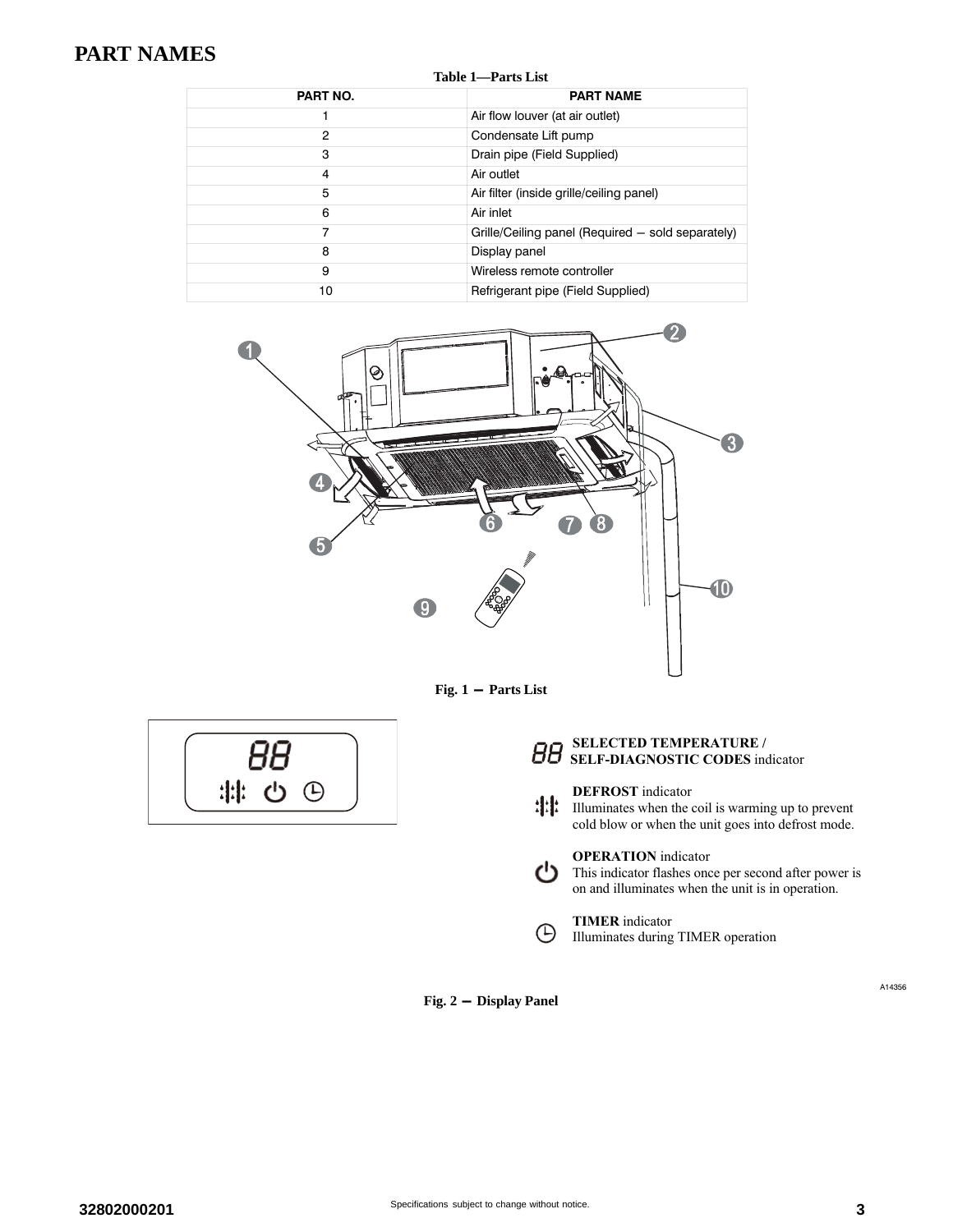### <span id="page-3-0"></span>**BUTTON FUNCTIONS**



**Fig. 3 - Remote Controller Buttons**

1. ON/OFF Button  $(1)$ )

This button turns the unit ON and OFF.

- 2. UP Button ( $\sim$ ) and DOWN Button ( $\vee$ ) Press theses buttons to increase or decrease the set temperature or Timer setting hours.
- 3. Fan Button  $(\frac{4}{3})$

Used to select the fan speed in four steps: HIGH → MED → LOW → AUTO

NOTE:

Hold down this button for at least 2 seconds to activate/cancel Silent mode. Due to low frequency operation of the compressor, it may result in insufficient cooling and heating capacity.

4. Fan Button  $(\frac{45}{9})$ 

Used to select the fan speed in four steps: AUTO→ LOW→ MED→ HIGH

You cannot switch the fan speed in AUTO or DRY mode.

NOTE: Hold down this button for at least 2 seconds to activate/cancel Turbo mode. Turbo function enables the unit to reach the preset temperature at cooling or heating operation in the shortest time. If the indoor unit does not support this function, there is no corresponding operation happening when this button is pressed.

5. Swing Button  $\binom{65}{ }$ 

Used to stop or start horizontal louver movement . Hold down this button for 2 seconds to start/stop vertical louver movement.

#### 6. Set Button

Used to initiate the following functions in the sequence below, in conjunction with the  $\Lambda$  and  $\vee$  buttons.

(\* Indicates optional functions)

Press the SET button to select the desired function. The selected symbol will flash on the display area. Then press the  $\Lambda$  or  $\vee$ button to confirm.

#### SLEEP Function  $(\bigotimes^{\mathcal{B}})$

This function maintains the most comfortable temperature and saves energy. It is available in COOL, HEAT, or AUTO modes only.

 $*$  FRESH Function  $(\mathscr{M})$ 

Not Available on this Unit.

\* SELF CLEAN Function  $(\mathscr{P})$  (optional)

In SELF CLEAN mode, the unit automatically cleans and dries the Evaporator and keeps it fresh for the next operation.

#### \* FOLLOW ME Function ( $\overset{\times}{\triangle}$ ) (optional)

When the Follow Me function is activated, the remote display is the actual temperature at its location. The remote control will send this signal to the unit every 3 minutes until the FOLLOW ME button is pressed again.

- 7. Shortcut Button
- - Used to restore the current settings or resume previous settings.
- - The first time connecting to power, if the SHORTCUT button is pressed, the unit will operate in AUTO mode, 80°F, and the fan speed is Auto.
- - Push this button when the remote controller is on, and the system automatically reverts back to the previous settings including operating mode, setting temperature, fan speed level, and sleep feature (if activated).
- - If this button is pressed more than 2 seconds, the system automatically restores the current operation settings including operating mode, setting temperature, fan speed level, and sleep feature (if activated).
- 8. Mode Button

Press this button to modify the unit mode in the following sequence:

→ AUTO ─<del>→</del> COOL─<del>→</del> DRY ─<del>→</del> HEAT }─<del>→</del> FAN ¬

NOTE: Do not select HEAT mode if the unit is the Cooling Only type. Heat mode is not supported by this type of unit.

9. LED Button  $(\bigvee)$ 

Press this button to turn ON/OFF the indoor screen display.

NOTE: Pressing and holding the LED and SWING buttons together for 3 seconds will alternate the temperature display between °C and °<sup>F</sup> scales.

10. LOCK Function

Press SHORT CUT and LED buttons together to lock or unlock the keyboard.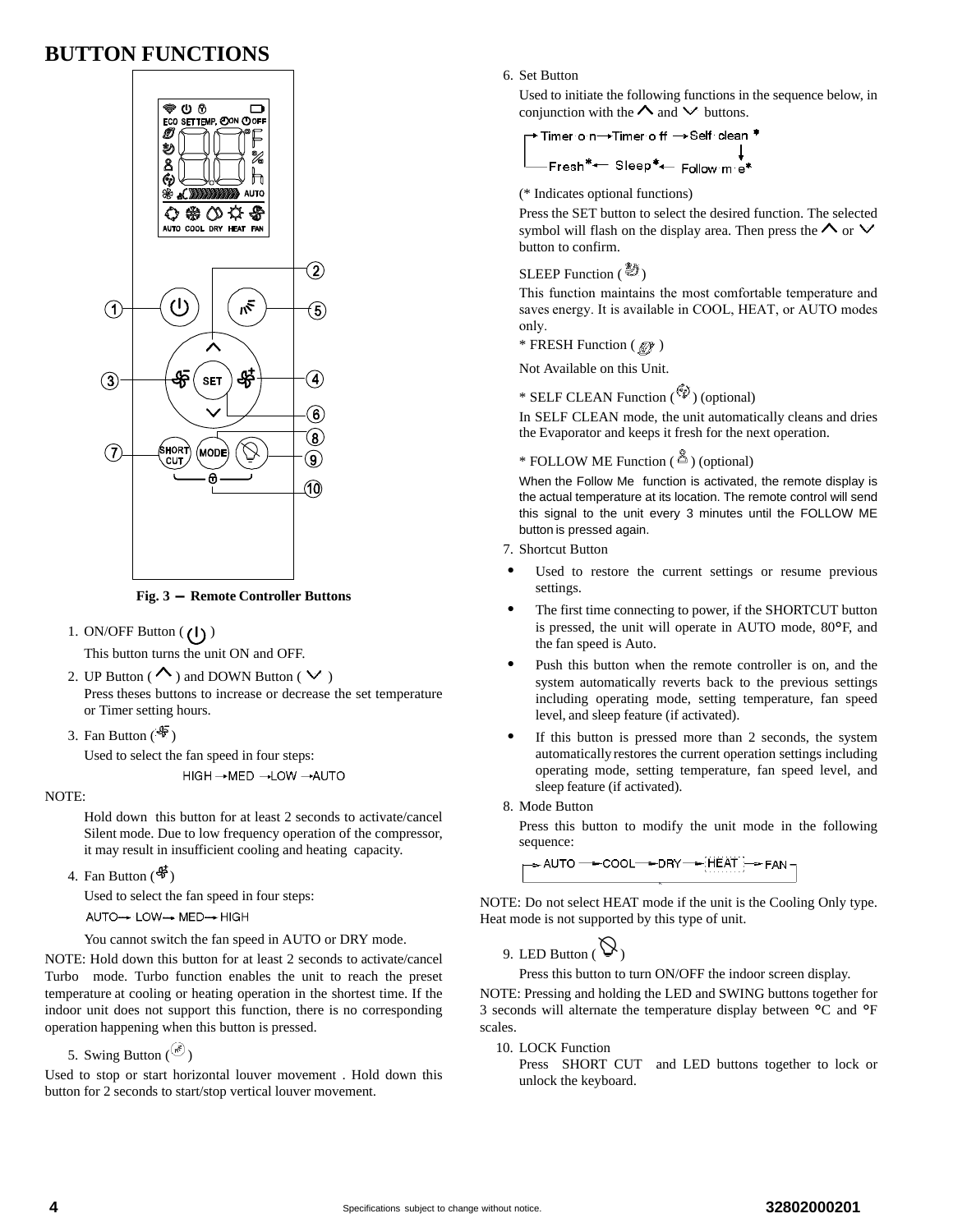| DISPLAY |                                             |                                            |  |  |  |
|---------|---------------------------------------------|--------------------------------------------|--|--|--|
|         | U                                           |                                            |  |  |  |
|         | ECO SET TEMP. ⑦ON ① OFF                     |                                            |  |  |  |
|         |                                             | ο                                          |  |  |  |
|         |                                             |                                            |  |  |  |
|         |                                             |                                            |  |  |  |
|         |                                             |                                            |  |  |  |
|         |                                             |                                            |  |  |  |
|         | ∛م                                          | <b>A RADAR DE LA PARTIE DE</b><br>AUTO     |  |  |  |
|         |                                             |                                            |  |  |  |
|         | AUTO COOL I<br><b>DRY</b>                   | FAN<br>HEAT                                |  |  |  |
|         | Fig. $4 - LCD$ Indicators                   |                                            |  |  |  |
|         |                                             |                                            |  |  |  |
|         |                                             |                                            |  |  |  |
| AUTO    | COOL<br>DRY                                 | HEAT<br>FAN                                |  |  |  |
|         | Fig. $5 -$ Modes                            |                                            |  |  |  |
|         |                                             |                                            |  |  |  |
| Ç       | Displayed when data transmitted             |                                            |  |  |  |
| U       |                                             | Displayed when remote controller is ON     |  |  |  |
| $\Box$  | Battery display (low battery detection)     |                                            |  |  |  |
| டு      | Indicated LOCK feature is activated         |                                            |  |  |  |
| ECO     | Displayed in ECO mode operation             |                                            |  |  |  |
| ЮON     |                                             | Displayed when TIMER ON time is set        |  |  |  |
|         |                                             | OFF Displayed when TIMER OFF time is set   |  |  |  |
|         | Show set temperature, room                  |                                            |  |  |  |
|         | temperature, or time under TIMER<br>setting |                                            |  |  |  |
|         | Indicates that the air conditioner is       |                                            |  |  |  |
| 8       | operating in Follow me mode                 |                                            |  |  |  |
|         | Displayed in Fresh operation                |                                            |  |  |  |
| ం       | Displayed in Self clean operation           |                                            |  |  |  |
| Á       |                                             | Displayed when Silent feature is activated |  |  |  |
|         | Displayed in Sleep Mode operation           |                                            |  |  |  |
|         | Fan speed indication                        |                                            |  |  |  |
| ₩       | ⋙                                           | Low speed                                  |  |  |  |
| ₩       | <b><i>DDDDDDD</i></b>                       | Medium speed                               |  |  |  |
| ₩       | <b><i>BARBARARAS</i></b>                    | High speed                                 |  |  |  |
| ₩       | <b>EXAMPLE AUTO</b>                         | Auto fan speed                             |  |  |  |

**Fig. 6 - Mode Display**

# **! CAUTION**

#### **EQUIPMENT DAMAGE HAZARD**

Failure to follow this caution may result in equipment damage. Handle the control with care and avoid getting the control wet.

IMPORTANT: The remote control can operate the unit from a distance of up to 26 ft. (8 m) as long as there are no obstructions.

When the timer function is used, the remote control should be kept in the vicinity of the fan coil (within 26 ft. / 8 m).

The remote control can perform the following basic functions:

- Turn the system ON and OFF
- -Select operating mode
- -Adjust room air temperature set point and fan speed
- -Adjust airflow direction

Refer to the *Remote Control Function* section for a detailed description of all the capabilities of the remote control.

### **Battery Installation**

Two AAA 1.5v alkaline batteries (included) are required for operation of the remote control.

To install or replace batteries:

- 1. Slide the back cover off the control to open the battery compartment.
- 2. Insert batteries. Follow the polarity markings inside the battery compartment.
- 3. Replace the battery compartment cover.

#### **NOTE:**

-

- 1. When replacing batteries, do not use old batteries or a different type battery. This may cause the remote control to malfunction. If the remote is not going to be used for several weeks, remove the batteries. Otherwise battery leakage may damage the remote control.
- 2. The average battery life under normal use is about 6 months.
- 3. Replace the batteries when there is no audible beep from the indoor unit or if the Transmission Indicator fails to light.
- 4. When batteries are removed, the remote control erases all pro grammed settings. The control must be reprogrammed after insertion of new batteries.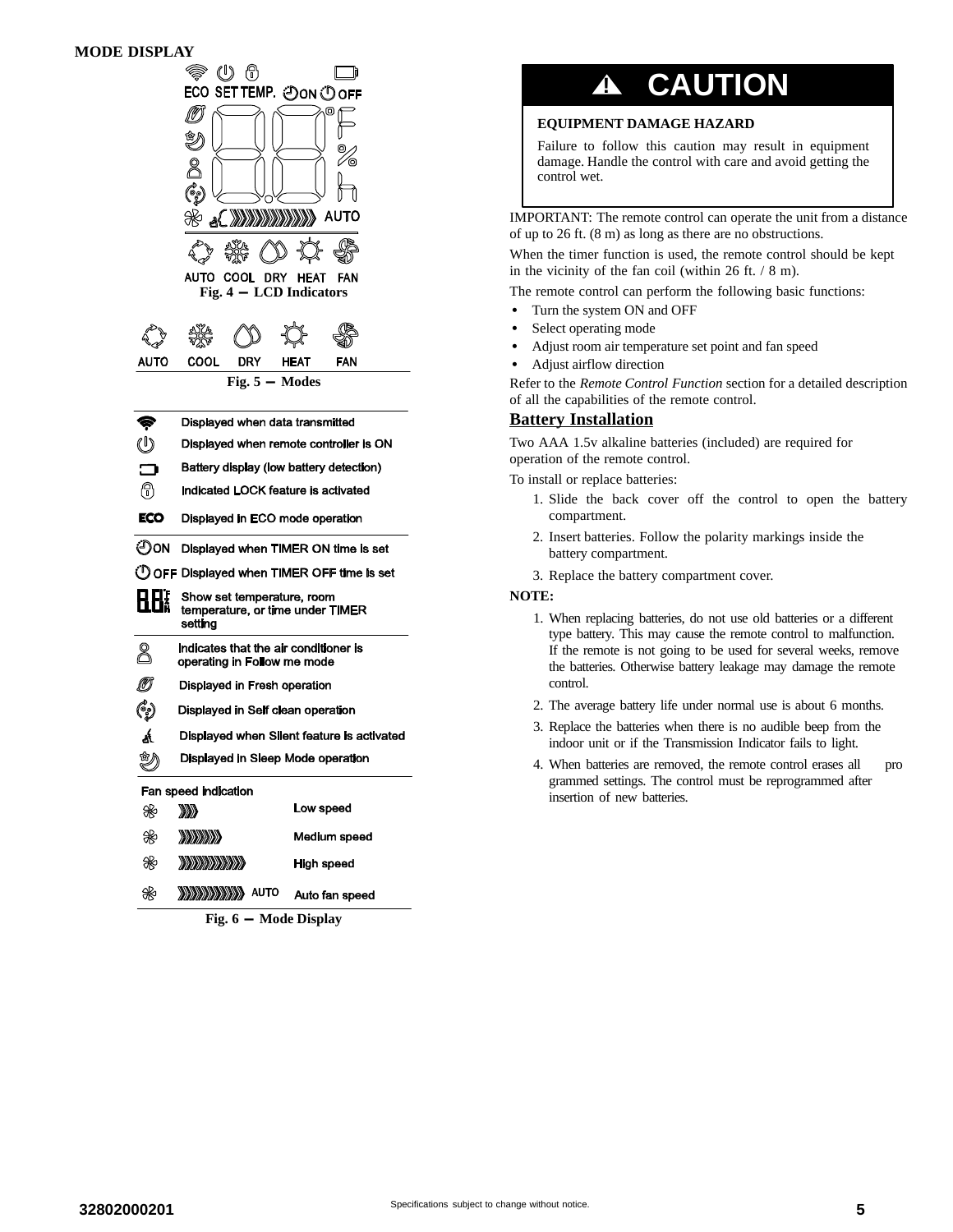### **Remote Control Operation − Quick Start**

**NOTE:** When transmitting a command from the remote control to the unit, be sure to point the control toward the right side of the unit. The unit confirms receipt of a command by sounding an audible beep.

- 1. Turn the unit on by pressing **ON/OFF**.
- 2. If there is a preference for  $\mathrm{^{\circ}C}$  rather than  $\mathrm{^{\circ}F}$  (default), press and hold the LED and SWING buttons together for approximately 3 seconds.
- 3. Select the desired mode by pushing **MODE**.

$$
\begin{array}{|c|c|c|c|c|}\hline \text{\bf AUTO} & \text{\bf \texttt{OOOL}} & \text{\bf \texttt{DRY}} & \text{\bf \texttt{DRY}}\\ \hline \end{array}
$$

**Fig. 7 - Modes**

4. Select the temperature set point by pointing the control toward the unit and pressing the increase/decrease temperature set point buttons until the desired temperature appears on screen.

5. Select the desired fan speed by pressing the **FAN** button.

**NOTE:** If the unit is operating in **DRY** or **AUTO** mode, the fan speed will be automatically set.

6. Set the airflow direction. When the unit is turned on, the louvers default to the cooling or heating position. The user can adjust the louver position of the louvers by pressing **SWING** or have continuous louver movement by pressing **SWING**.

#### **Manual Operation**

If the remote control is lost, damaged, or the batteries are exhausted, the **MANUAL** button can be used to run the unit.

When the **MANUAL** button is pressed once, the **AUTO** mode takes affect (heat or cool). When this button is pressed twice, the system enters the **TEST** mode and runs for 30 minutes in the **COOLING** mode (it runs in the **AUTO** mode afterward). When pressed three times, the system turns OFF.



The set conditions of manual operation are as follows:

- Preset set point:  $76^{\circ}$ F (24 $^{\circ}$ C)
- -Fan speed: **AUTO**
- - Discharge air direction: Pre−set position based on operation in the **COOL** or **HEAT** mode.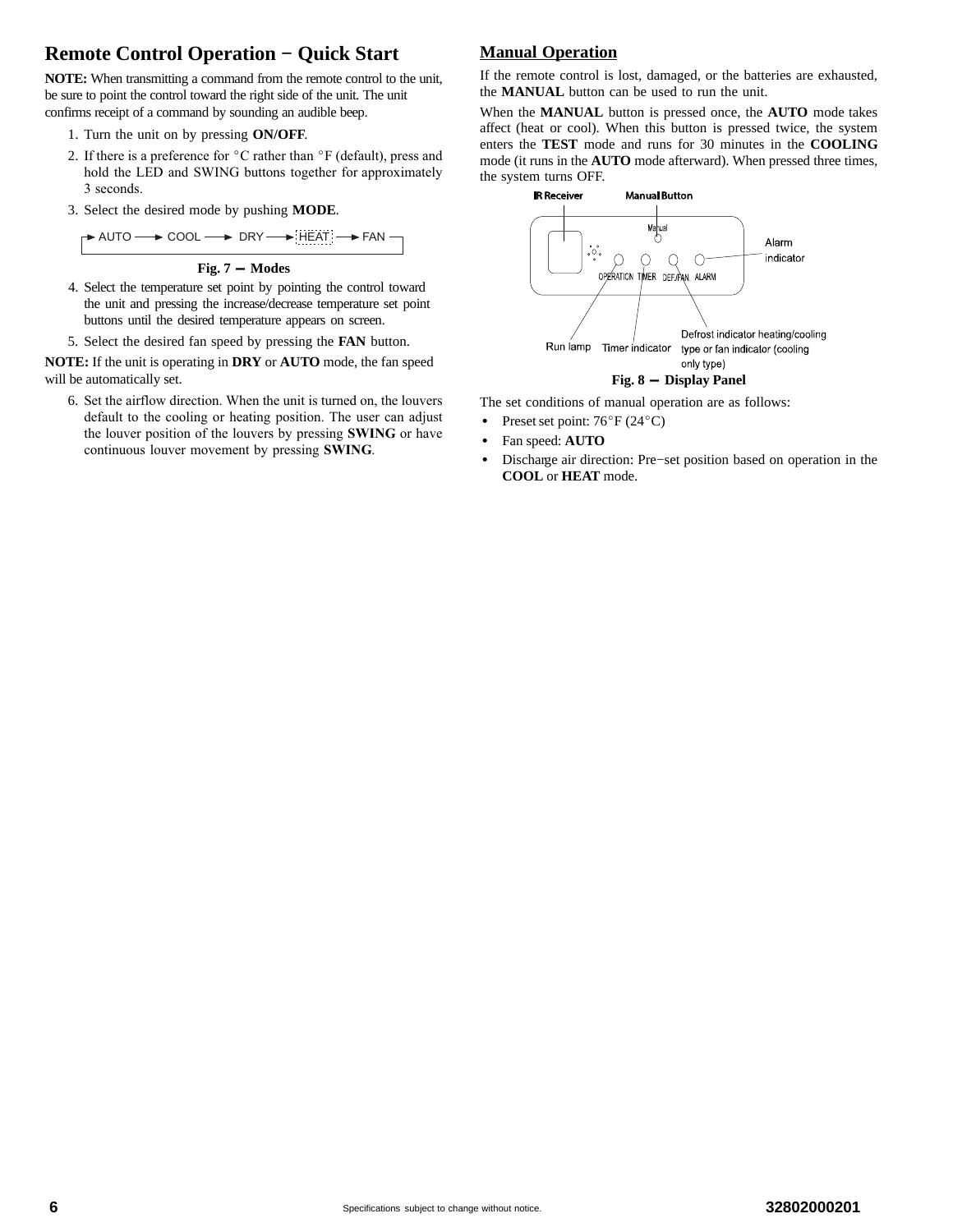## **REMOTE CONTROL FUNCTIONS**

#### **Pressing the On/Off Button**

When the air conditioner is not in operation, the remote control displays the last set point and mode.

- $\bullet$  Press **ON/OFF** to start the unit.
	- − The unit starts in the last operating mode and set point. The **ON/OFF** indicator appears.
- - Press **On/Off** to stop the unit.
	- − All the indicator lights on the unit go out, and the remote control displays the set point and mode.

**NOTE:** If **ON/OFF** is pressed too soon after a stop, the compressor will not start for 3 to 4 minutes due to the inherent protection against frequent compressor cycling. The unit only emits an audible beep when the signals are received correctly.

#### **Selecting an Operating Mode**

Select **OPERATING** mode to select one of the available modes.



#### **Setting the Room Temperature Set Point**

Press the increase temperature set point ▲ and decrease ▼ buttons to raise or lower the temperature.

The unit confirms the signal receipt with a beep and the value of the set temperature appears on the display and changes accordingly. The temperature can be set between  $62^{\circ}F (17^{\circ}C)$  and  $86^{\circ}F (30^{\circ}C)$  in increments of  $1^{\circ}$ F or  $1^{\circ}$ C.

**NOTE:** In the **COOLING** mode, if the temperature selected is higher than the room temperature, the unit will not start. The same applies for the **HEATING** mode if the selected temperature is lower than the room temperature.

#### **Selecting the Fan Speed**



#### **Fig. 10 - Fan Speeds**

The fan speed can be selected by pressing **FAN**.

**NOTE:** When the unit is on, the fan runs continuously in cooling or heating. When in heating, there might be situations where the fan will slow down or shut off to prevent cold blow.

#### **Selecting the Louver Position**

To optimize comfort, the louvers operate in a preset range as shown in the following figure.



#### **Fig. 11 - Louver Position**

A150646

The louvers can be adjusted by pressing **SWING** on the remote control. The louvers can be set to remain stationary or move continuously by pressing **SWING.** The louver position is stored in the settings, however it is deactivated when the **TURBO** or **MANUAL** settings are set, or when a power interruption occurs.

#### **Air Direction**

Press **SWING** repeatedly to choose one of the louver positions. Every time **SWING** is pushed, the louvers swing by 30 degrees.

**NOTE:** Always use the remote control to adjust the louver position, otherwise abnormal operation may occur. If the horizontal louver is manually adjusted out of its range, power the unit off and then back on again.

#### **Auto Swing**

For automatic louver swing, push **SWING**.

#### **Sleep Mode**

The **SLEEP** mode is used to conserve energy and can be used when the unit is in the **COOL**, **HEAT** or **AUTO** mode only.

#### **Cool Mode**

a. Push the SET button. After 1 hour the set point raises by  $1.8^{\circ}$ F (1 $^{\circ}$ C). After another hour, the set point raises by another 1.8 $^{\circ}$ F  $(1^{\circ}C)$  and the fan runs in a low speed. The unit shuts off 5 hours after setting the **SLEEP** mode. The **SLEEP** mode cancels if either the **MODE**, **TEMP**, **FAN**, **TIMER**, or **ON/OFF** buttons on the remote control are pressed.

#### **Heat Mode**

Same as the **COOLING** mode however the set points are lowered by  $1.8^{\circ}$ F (1<sup>o</sup>C).

#### **Turbo Mode**

Use the **FAN +** mode to cool or heat the room rapidly.

a. Press **TURBO (** an audible "beep" is heard if the indoor unit supports this function). The fan runs on super high speed. The **TURBO** mode terminates automatically 20 minutes after pressing **TURBO**. It can be terminated immediately by pressing **FAN +** again. When the **TURBO** mode is terminated, the unit reverts to the original setting.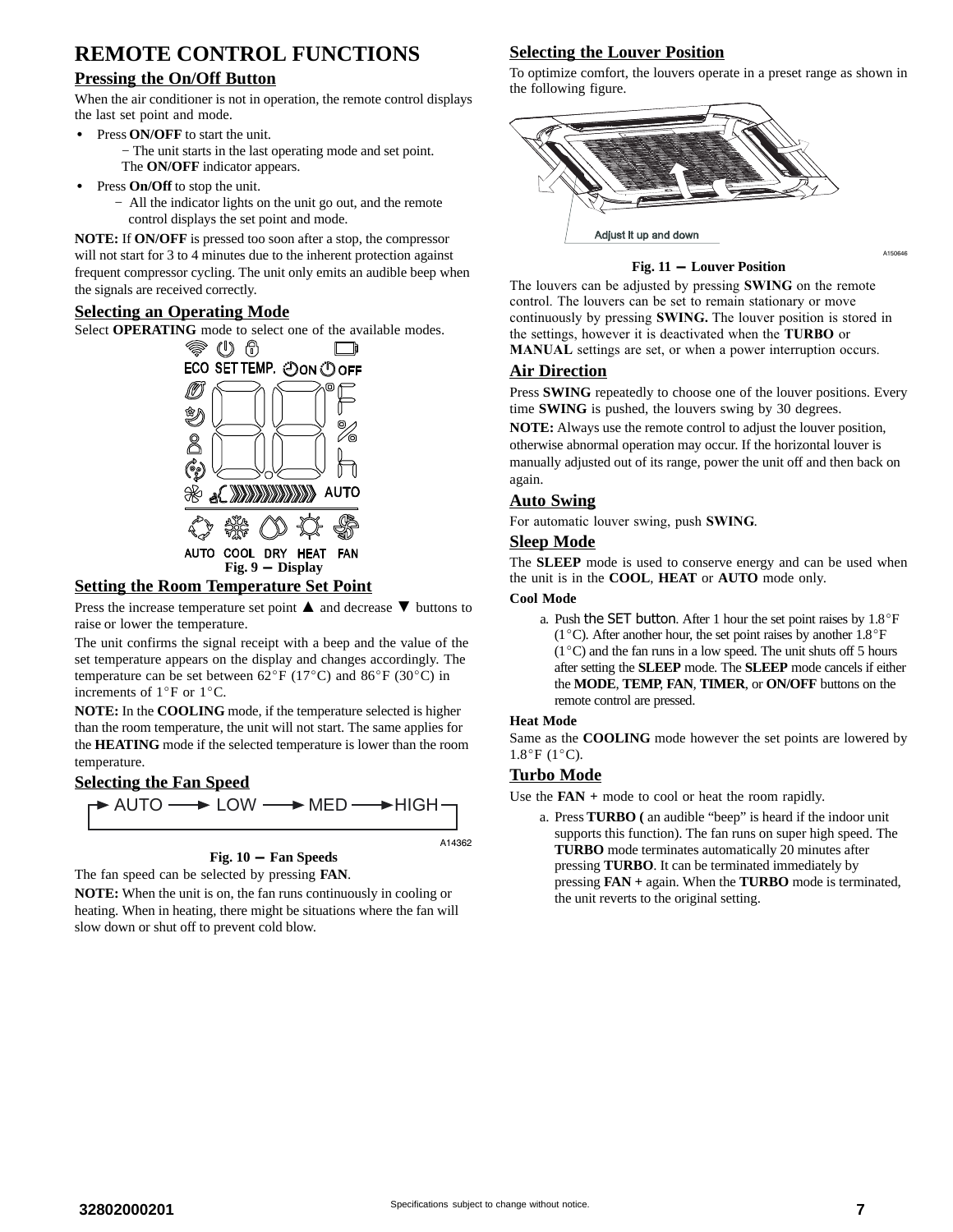#### **Self Clean Mode**

Press the **SET** button to activate or deactivate the self−cleaning function. Under this function, the air conditioner automatically cleans and dries the evaporator. The cleaning cycle takes 30 minutes, after which the unit turns off automatically. Pressing **SELF CLEAN** on the middle of the cycle cancels the operation and turn off the unit. This function can be activated only on **COOL** or **DRY** mode.

#### **Follow Me Mode**

Press the **SET** button to activate or deactivate this function. Under this setting, the temperature that appears in the remote control is the actual temperature at its location. The remote control sends this signal to the air conditioner every 3 minutes. This function is not available for **DRY** and **FAN** modes.

#### **Freeze Protection Mode**

The indoor unit displays **FP**.

#### **NOTE: This function is only available in the heating mode.**

Under this function, the unit operates at high fan speed and the coil temperature automatically sets to  $46^{\circ}F (8^{\circ}C)$ . This mode can also be deactivated by pressing the **ON/OFF**, **SLEEP**, **MODE**, **FAN**, or either **TEMP** buttons.

#### **Silence Mode**

**NOTE: The Silence Mode (SLC) is not available.**

#### **LED Light**

Press **LED** to turn the display light on and off.

#### **Resetting the Remote Control**

If the batteries in the remote control are removed, the current settings will be cancelled and the control returns to the initial settings and will be in standby mode. Push **TURBO** to activate.

#### **Time Delay**

If **ON/OFF** is pressed too soon after a stop, the compressor will not start for 3 to 4 minutes due to the inherent protection against frequent compressor cycling. The unit only emits an audible beep when the signals are received correctly.

#### **Heating Features**

If the unit is in the heating mode, there is a delay when the fan starts. The fan starts only after the coil is warmed up to prevent cold blow.

#### **Auto Defrost Operation**

In **HEATING** mode, if the outdoor coil is frosted, the indoor fan and outdoor fan turns off while the system removes the frost on the outdoor coil. The system automatically reverts to normal operation when frost is removed from the outdoor unit.

#### **Auto Start**

If the power fails while the unit is operating, the unit stores the operating condition, and the unit starts the stored operation automatically when the power is restored.

#### **AUTO OPERATION**



**Fig. 12 - Remote Controller Buttons for Auto Operation**

Ensure the unit is plugged in and power is available. The OPERATION indicator on the display panel of the indoor unit starts flashing.

- 1. Press the MODE button to select Auto.
- 2. Press the UP/DOWN button to set the desired temperature. The temperature can be set within a range of 62°F~86°F in 1°<sup>F</sup> increments.

3. Press the ON/OFF button to start the unit.

NOTE:

- - In Auto mode, the unit can logically choose the mode of Cooling, Fan, and Heating by sensing the difference between the actual ambient room temperature and the setting temperature on the remote controller.
- - In Auto mode, you cannot switch the fan speed. It has already been automatically controlled.
- - If Auto mode is not comfortable for you, the desired mode can be manually selected.

#### **Cooling /Heating/Fan Operation**

Ensure the unit is plugged in and power is available.

- 1. Press the MODE button to select COOL, HEAT (cooling and heating models only), or FAN mode.
- 2. Press the UP/DOWN buttons to set the desired temperature. The temperature can be set within a range of 62°F~86°F in 1°<sup>F</sup> increments.
- 3. Press the FAN button to select the fan speed in four steps− Auto, Low, Med, or High.
- 4. Press the ON/OFF button to start the unit.

NOTE: In FAN mode, the setting temperature is not displayed on the remote controller and you are not able to control the room temperature. In this case, only steps 1, 3, and 4 may be performed.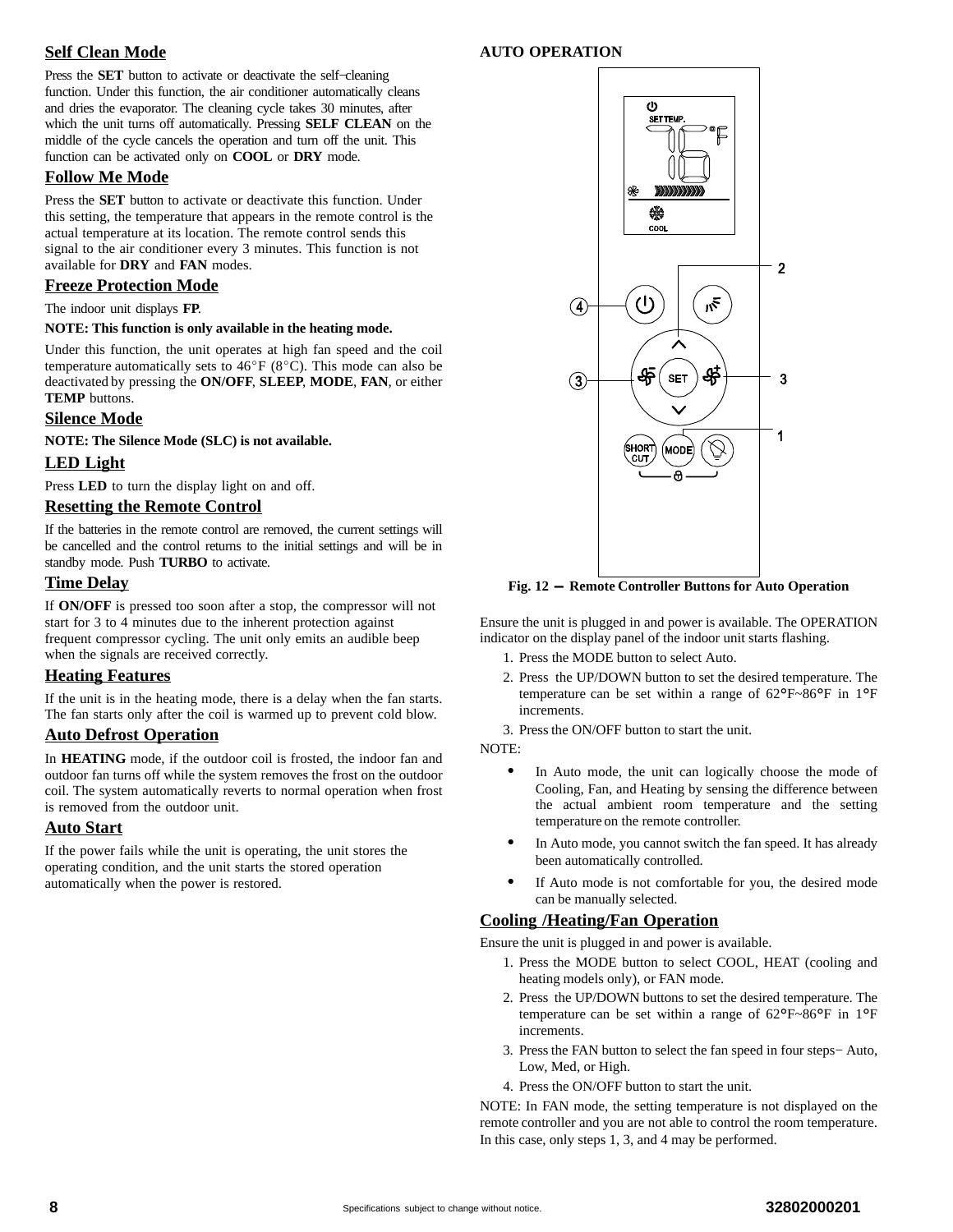

**Fig. 13 - Remote Controller Buttons for Dehumidifying Operation**

Ensure the unit is plugged in and power is available. The OPERATION indicator on the display panel of the indoor unit starts flashing.

- 1. Press the MODE button to select DRY mode.
- 2. Press the UP/DOWN buttons to set the desired temperature. The temperature can be set within a range of 62°F~86°F in 1°<sup>F</sup> increments.
- 3. Press the ON/OFF button to start the unit.

#### **TIMER OPERATION**



**Fig. 14 - Remote Controller Buttons for Timer Operation**

Press the SET button can set the auto−on/off time of the unit.

#### **Set the Auto−On Time**

1. Press the SET button

The Timer on indicator  $\mathbf{O}^{on}$  displays and flashes. The last Auto−on setting time and the signal "h" shows on the LCD display area. Now it is ready to reset the Auto−on time to START the operation.

- 2. Press the ∧ or ∨ button to set desired Auto–On time. Each time you press the button, the time increases/decreases by half an hour between 0 and 10 hours and by one hour between 10 and 24 hours.
- 3. Once the desired time is established, there will be a three second delay before the remote controller transmits the signal to the unit. Then, the "h" signal disappears, and the Timer On indicator will remain on and the set temperature will re−appear on the LCD display window.

#### **Set the Auto−Off Time**

- 1. Press the SET button until the Timer On indicator  $\mathbf{O}^{\text{OFF}}$  displays and flashes. The last Auto−off setting time and the "h" signal will be shown on the LCD display area. Now it is ready to reset the Auto−off time to STOP the operation.
- 2. Press the ∧ or ∨ button to set desired Auto–On time. Each time you press the button, the time increases/decreases by half an hour between 0 and 10 hours and by one hour between 10 and 24 hours.
- 3. Once the desired time is established, there will be a three second delay before the remote controller transmits the signal to the unit. Then, the "h" signal disappears, and the Timer Off indicator will remain on and the set temperature will re−appear on the LCD display window.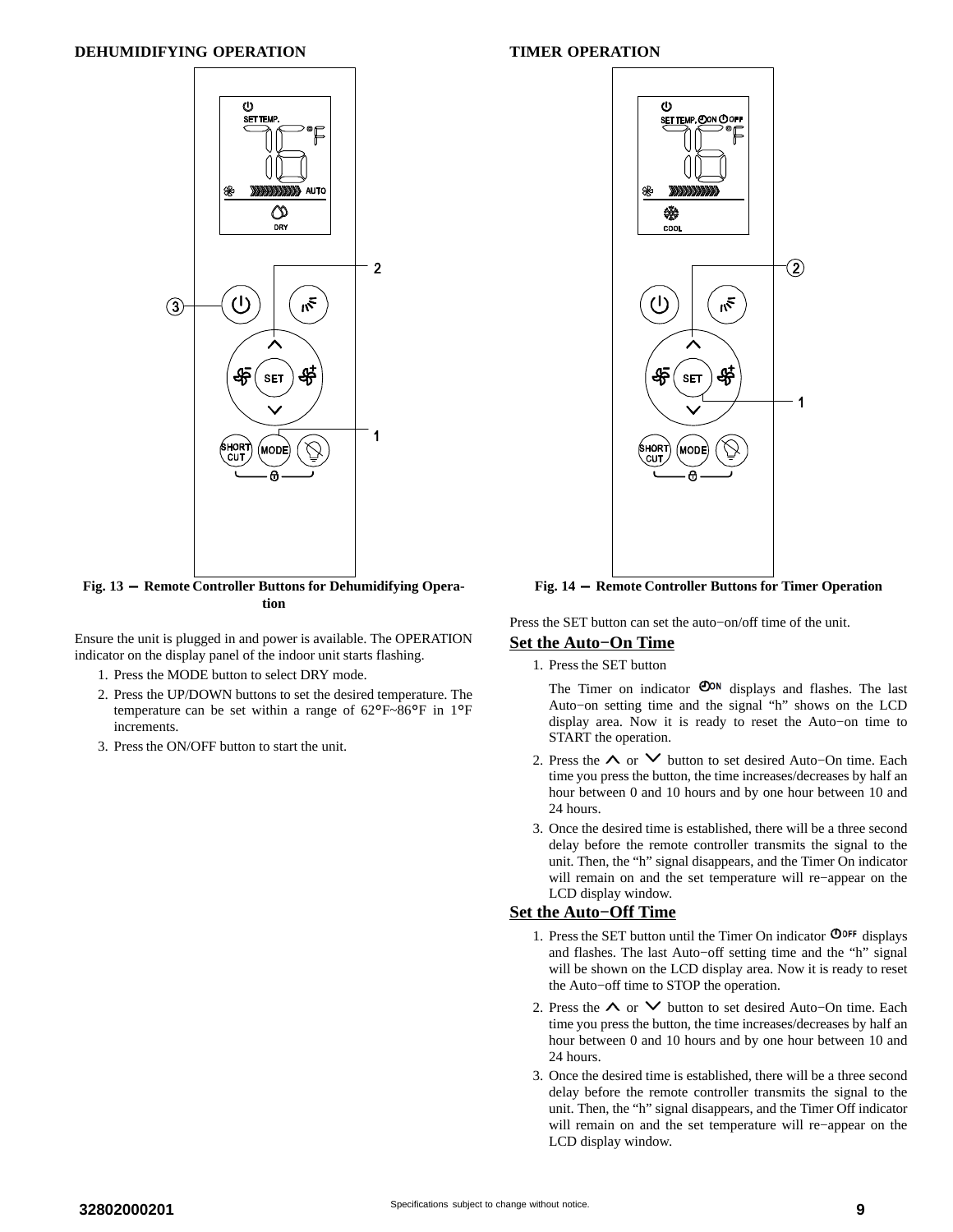#### **Timer Setting Example**

**Timer ON**



#### **(Auto−ON Operation)**

The TIMER ON feature is useful when you want the unit to turn on automatically before you return home. The unit will automatically start operating at the set time.

#### **Example**

To start the unit in 6 hours.

- 1. Press the SET button to select TIMER ON.
	- The last setting of starting operation time and signal "h" will show on the display area.
- 2. Press the  $\land$  or  $\lor$  button to display "6.0h" on the TIMER ON display of the remote controller.
- 3. Wait for three seconds and the digital display area will show the temperature again. The  $\mathbf{O}^{\mathsf{ON}}$  indicator remains on and this function is activated.

#### **Timer OFF**





**Fig. 16 - Timer OFF Setting Example**

#### **(Auto−OFF Operation)**

The TIMER OFF feature is useful when you want the unit to turn off automatically after you go to bed. The unit will stop automatically at the set time.

#### **Example**

To sop the unit in 10 hours.

1. Press the SET button to select TIMER OFF.

The last setting of stopping operation time and the signal "h" will show on the display area.

2. Press the  $\land$  or  $\lor$  button to display "10h" on the TIMER OFF display of the remote controller.

3. Wait for three seconds and the digital display area will show the temperature again. The  $\Phi$ <sup>OFF</sup> indicator remains on and this function is activated.

#### **Combined Timer**

**(Setting both ON and OFF timers simultaneously)**

TIMER OFF  $\rightarrow$  TIMER ON

 $(On \rightarrow Stop \rightarrow Start \ operation)$ 





 $\text{Fig. 17} - \text{Combined Time (Timer OFF} \rightarrow \text{Timer ON})$ 

This feature is useful when you want to stop the unit in the evening, and start it again in the morning.

#### **Example**

To stop the unit 2 hours after setting and start it again 10 hours after setting.

- 1. Press the SET button to select TIMER OFF.
- 2. Press the  $\land$  or  $\lor$  button to display "2.0h" on the TIMER OFF display.
- 3. Press the SET button to select TIMER ON.
- 4. Press  $\land$  or  $\lor$  button to display "10h" on the TIMER ON display .
- 5. Wait three seconds and the digital display area will show the temperature again. The  $\mathbf{O}^{OR}$  and  $\mathbf{O}^{OFF}$  indicators remain on and this function is activated.

TIMER ON  $\rightarrow$  TIMER OFF

 $(Off \rightarrow Start \rightarrow Stop operation)$ 



**Fig. 18** - **Combined Timer (Timer**  $ON \rightarrow$  **Timer OFF)** 

This feature is useful when you want to start the unit before waking up and stopping it after leaving the house.

#### **Example**

To start the unit 2 hours after setting and stop it 5 hours after setting.

- 1. Press the SET button to select TIMER ON.
- 2. Press the  $\land$  or  $\lor$  button to display "2.0h" on the TIMER ON display.
- 3. Press the SET button to select TIMER OFF.
- 4. Press the  $\land$  or  $\lor$  button to display "5.0h" on the TIMER OFF display.
- 5. Wait three seconds, and the digital display area will show the temperature again.

The  $\Phi$ <sup>on</sup> and  $\Phi$ <sup>orf</sup> indicators remain on and this function is activated.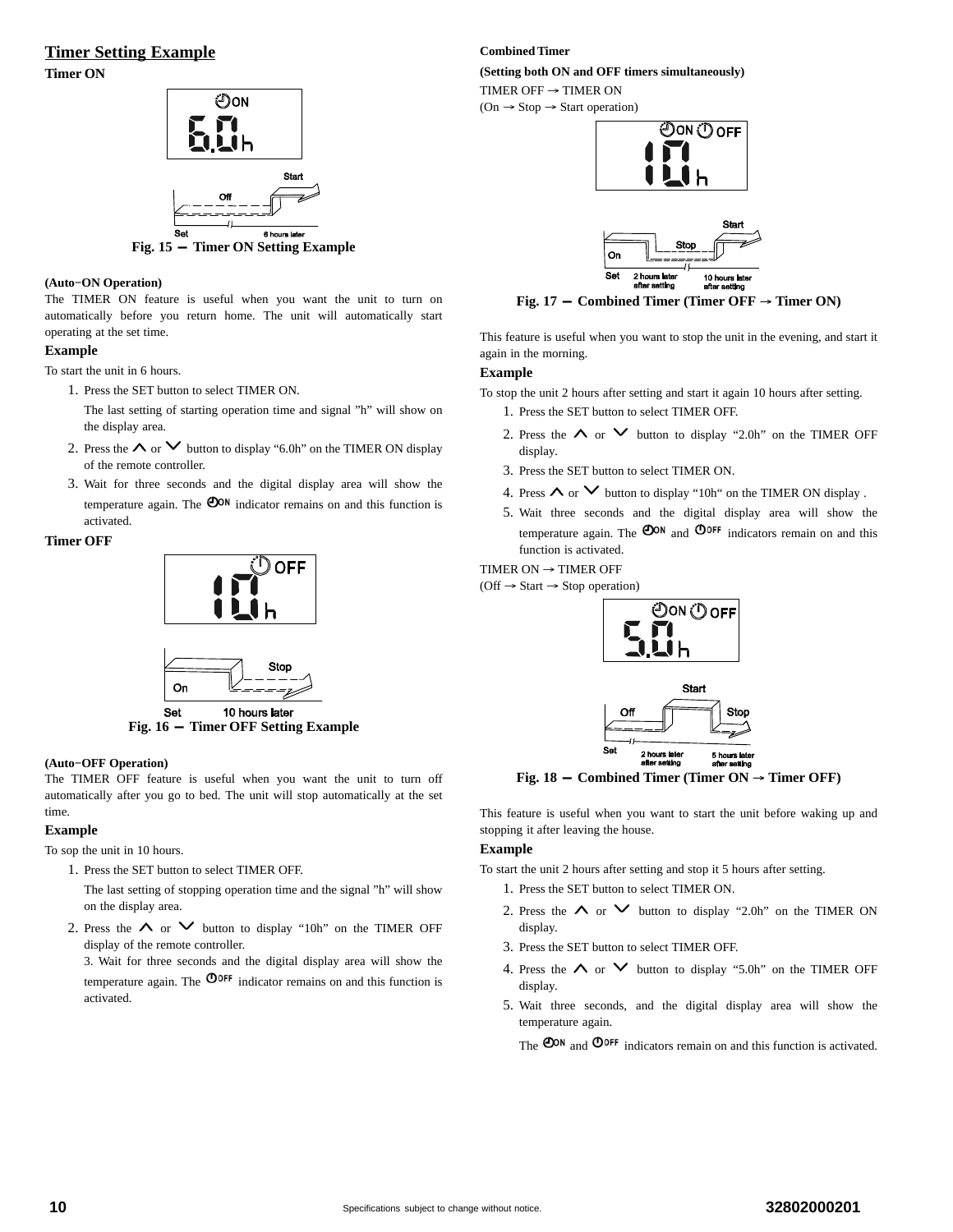## <span id="page-10-0"></span>**CLEANING, MAINTENANCE, AND TROUBLESHOOTING**

## **! CAUTION**

#### **ELECTRICAL SHOCK HAZARD**

Failure to follow this caution may result in personal injury or death.

Always turn off power to the system before performing any cleaning or maintenance to the system. Turn off the outdoor disconnect switch located near outdoor unit. Be sure to disconnect indoor unit if on a separate switch

## **! CAUTION**

#### **EQUIPMENT DAMAGE/OPERATION HAZARD**

Failure to follow this caution may result in equipment damage or improper unit operation.

Operating the system with dirty air filters may damage the indoor unit and could cause reduced cooling performance, intermittent system operation, frost build−up on indoor coil or blown fuses.

#### **PERIODIC MAINTENANCE**

Periodic maintenance is recommended to ensure proper operation of the unit. Recommended maintenance intervals vary depending on the installation environment, e.g., dusty zones, etc. Refer to Table [2.](#page-12-0)

## **! CAUTION**

#### **CUT HAZARD**

Failure to follow this caution may result in personal injury.

The coil fins are very sharp. Use caution when cleaning.

Always wear safety protection.

#### **Cleaning the Coil**

Clean the coil at the beginning of each cooling season, or when necessary. Use a vacuum cleaner or a long−bristle brush to avoid damage to the coil fins.

#### **Air Filters**

Remove and clean the air filters once a month.

- - The air filter can prevent the dust or other particulates from entering the unit. In case of blockage of the filter, the working efficiency of the unit may greatly diminish. Therefore, the filter must be cleaned once every two weeks during long periods of use.
- - If the unit is installed in a dusty place, clean the air filter frequently.
- - If the accumulated dust is too heavy to be cleaned, replace the filter with a new one.

**NOTE:** If air filters show signs of excessive wear or are torn, they must be replaced. Contact your local dealer for replacement filters.

1. Open the return−air grille by pressing the grille latches towards the center of the grille.



A150647

**Fig. 19 - Press the grille latches**

- 2. Bend the filter slightly and remove it.
- 3. Vacuum the filter.



A150648

#### **Fig. 20 - Vacuum the air filter**

- 4. Clean the filter with warm water.
- a. A vacuum cleaner or pure water may be used to clean the air filter. If the dust accumulation is heavy, please use a soft brush and mild detergent to clean it.
- b. The air−in side should face up when using vacuum cleaner.
- c. The air−in side should face down when using water.



A150649

#### **Fig. 21 - Clean filter with warm water**

- 5. Shake the filter to remove excess water and dry thoroughly.
- 6. Allow the filter to dry in a cool place.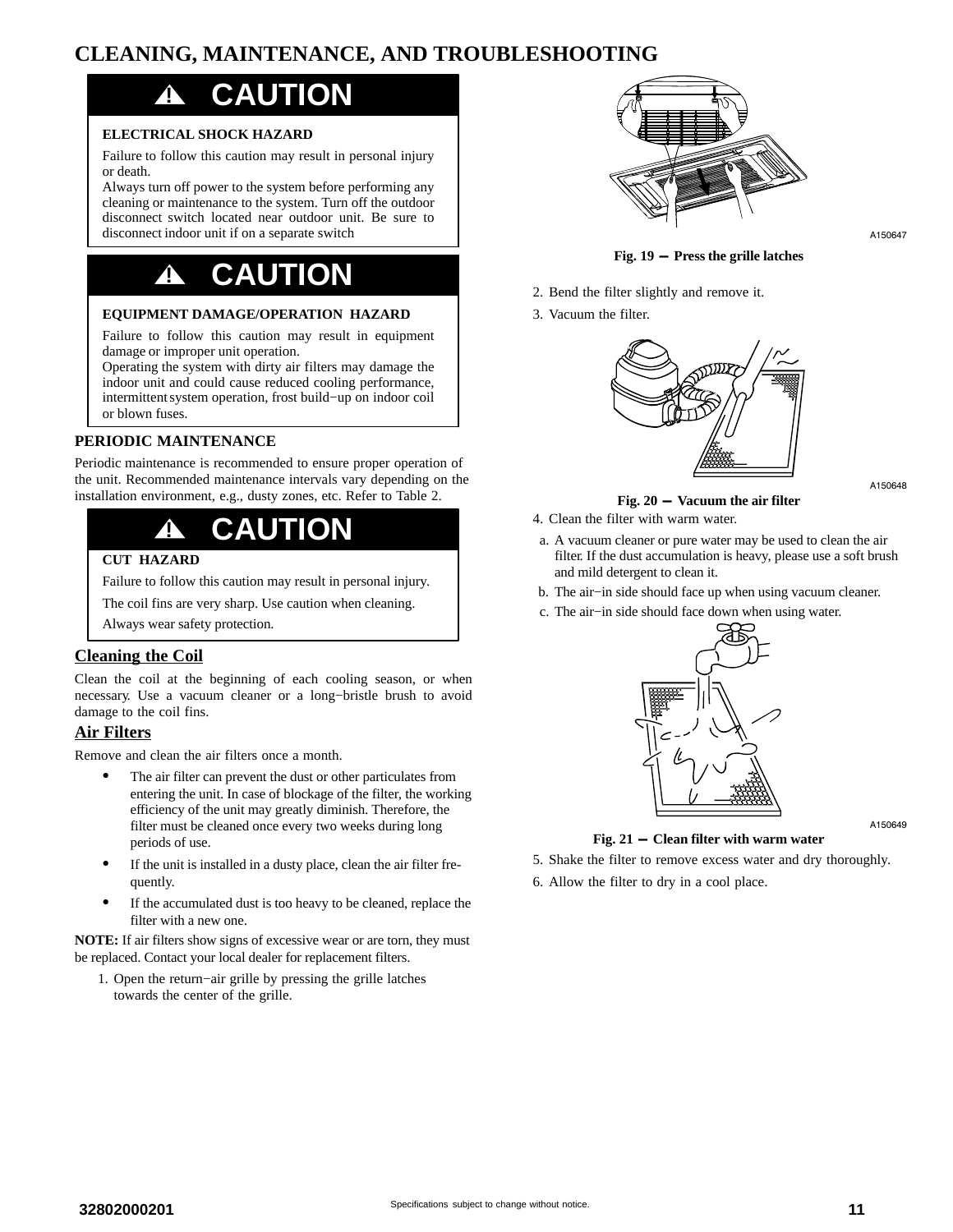## **! CAUTION**

#### **EQUIPMENT DAMAGE HAZARD**

Do not dry out the air filter in direct sunlight or with direct heat or flame.

- 7. Replace the filter.
- 8. Press the grille latches towards the center to secure them and close the Return Air Grille.

## **! CAUTION**

- - Before you clean the air conditioner, be sure the power supply is off.
- -Check if the wiring is not broken off or disconnected.
- $\bullet$  Use a dry cloth to wipe the indoor unit and remote controller.
- $\bullet$  A wet cloth may be used to clean the indoor unit if it is very dirty.
- -Never use a damp cloth on the remote controller.
- $\bullet$  Do not use a chemically treated duster for wiping or leave such material on the unit for long. Doing so may damage or fade the unit surface.
- $\bullet$  Do not use benzine, thinner, polishing powder, or similar solvents for cleaning. These may cause the plastic surface to crack or deform.

#### **Maintenance after a Long Stop Period (at the beginning of the season)**

- - Check and remove everything that might be blocking inlet and outlet vents of indoor units and outdoor units.
- - Clean air filters and casings of indoor units. Refer to "Cleaning the Air Filter" for details on how to proceed and make sure to install the cleaned air filters back in the same position.
- $\bullet$  Turn on the power at least 12 hours before operating the unit to ensure smoother operation. As soon as the power is turned on, the remote controller displays appear.

#### **Maintenance before a Long Stop Period (at the end of the season)**

- - Let the indoor units run in fan only operation for about half a day to dry the interior of the units.
- - Clean the air filters and casings of the indoor units. Refer to "Cleaning the Air Filter" for details on how to proceed. Be sure to install cleaned air filters back in the same position.

# **! CAUTION**

#### **EQUIPMENT DAMAGE HAZARD**

Failure to follow this caution may result in equipment damage.

When cleaning the front panel, do not use water hotter than  $105^{\circ}F(40.6^{\circ}C)$  and do not pour water onto the fan coil. Do not use abrasive or petroleum based cleaners as they may damage the front panel.

#### **Indoor Unit Grille**

To clean the grille on the indoor unit, wipe the outside with a soft, dry cloth.

#### **PREPARING FOR EXTENDED SHUTDOWN PERIOD**

Clean the filters and reposition them in the unit. Operate the unit in Fan only mode for 12 hours to dry all internal parts.

Turn main power supply off and remove batteries from the remote control.

#### **SYSTEM OPERATION RECOMMENDATIONS**

The items outlined in the following list help to assure proper system operation:

- -Replace both remote control batteries at the same time.
- - Point the remote control toward the unit display panel when transmitting a command.
- -Keep doors and windows closed while unit is operating.
- - Contact an authorized service representative if a problem arises that cannot be easily resolved.
- - Do not perform cleaning or maintenance activities while the unit is on.
- $\bullet$  Keep the display panel on the unit away from direct sunlight and heat as this may interfere with remote control transmissions.
- -Do not block air intakes and outlets on the indoor or outdoor units.

#### **ENERGY SAVING RECOMMENDATIONS**

The following recommendations will add greater efficiency to the ductless system:

- - Select a comfortable thermostat setting and leave it at chosen setting. Avoid continually raising and lowering the setting.
- - Keep the filter clean. Frequent cleaning may be necessary depending on indoor air quality.
- - Use drapes, curtains or shades to keep direct sunlight from heating the room on very hot days.
- -Limit the unit's run time by using the **TIMER** function.
- -Do not obstruct the air intake on the front panel.
- - Turn on the air conditioning unit before the indoor air becomes too uncomfortable.